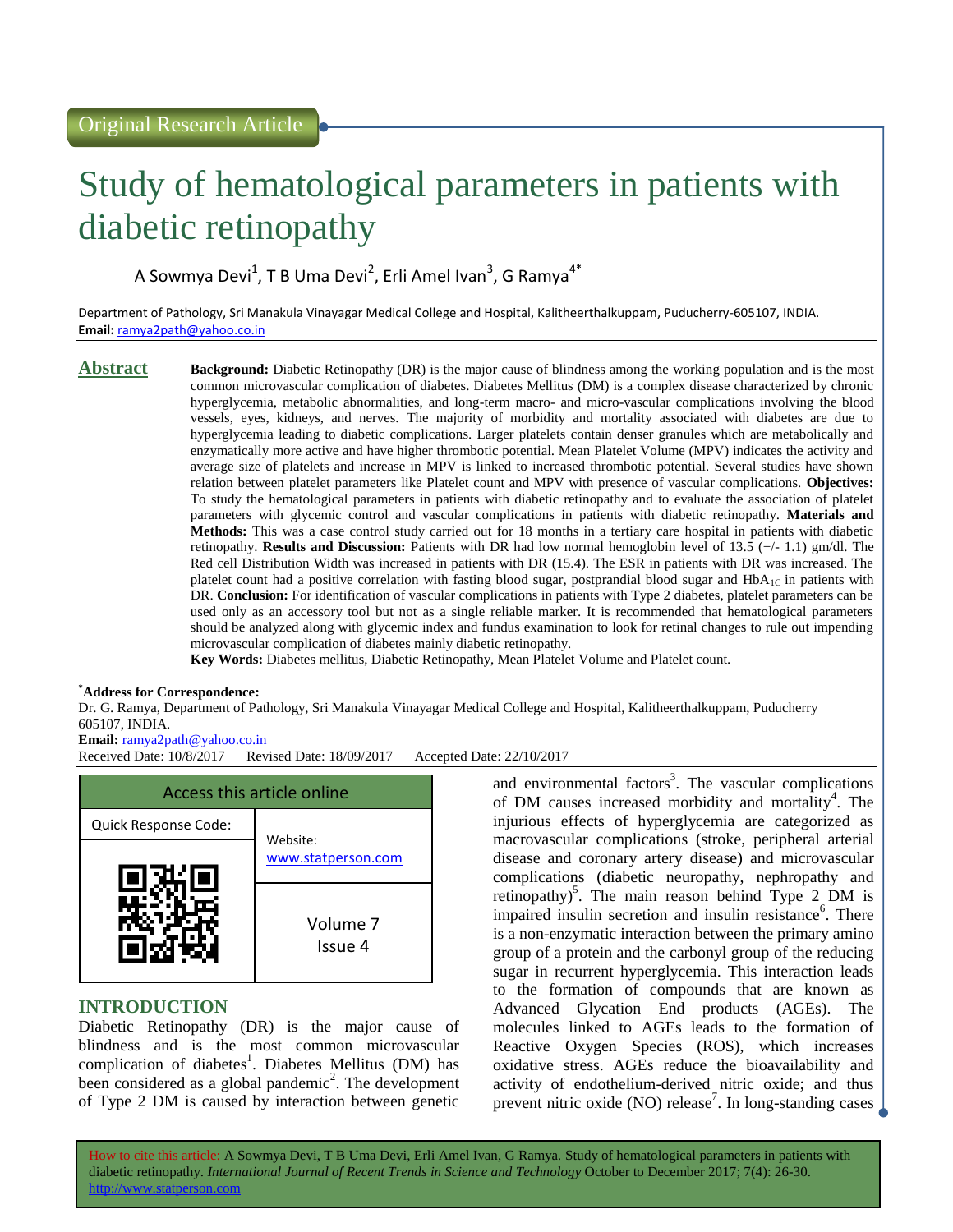of DM, there is alteration in platelet functions and abnormal interactions between the vascular endothelium and platelets which is found to be an important contributing factor to the complications of DM. Platelets play an important role in the genesis of vascular complications of DM as there is hyperactivity of platelets in the early stage of this disease<sup>8</sup>. Before thrombopoiesis there appear changes in the density, size and reactivity of the platelets. Large platelets are younger and are hyperactive. These larger platelets hold more dense granules and are more thrombogenic. Increased fibrinogen binding, aggregation and thromboxane production indicates hyper-reactivity of platelets in  $DM<sup>9</sup>$ .

# **MATERIALS AND METHODS**

This was a case-control study carried out for a period of 18 months (November 2015 to May 2017) among 54 individuals, comprising of 27 patients with diabetic retinopathy and 27 normal individuals. This study comprised of studying the hematological parameters in patients with diabetic retinopathy attending the Diabetic clinic and Ophthalmology clinic (for cases) and Master Health check-up clinic (for controls) after obtaining ethical committee clearance. This study included all patients with diabetic retinopathy and control samples were taken from healthy people. Patients with type-1 diabetes, patients with anemia, thrombocytopenia or on antiplatelet drugs were excluded from the study. Pregnant women as well as patients with debilitating diseases were also excluded from the study.

**Data entry and analysis:** The data was entered in Microsoft Excel and analyzed using EpiData analysis version V.2.2.2.186 and Stata 12 software. The continuous variables such as age, duration of illness, hematological parameters (Hemoglobin, PCV, RBC, MCV, MCH, MCHC, Platelet count, MPV, ESR at one hour and WBC count) and blood glucose parameters were expressed as Mean (SD) or median (IQR). The categorical variables such as gender, number of cases and controls, and presence of complications were expressed as percentage. The association between continuous variables such as age, duration of illness, hematological parameters (Hemoglobin, PCV, RBC MCV, MCH, MCHC, Platelet count, MPV, ESR at one hour and white cell count) and blood glucose parameters with diabetic status of the participants (Diabetic or Non-diabetic) were identified using unpaired t test or Mann Whitney U test. The association between categorical variables and diabetic status of the participants were identified using chi-square test. The correlation between patient parameters (duration of illness, age, FBS, PPBS and RBS) and platelet parameters (Platelet count) was

identified using Pearson correlation. The p value of <0.05 was considered as statistically significant.

# **RESULTS**

**Table 1:** Comparison of Hematological Parameters among the study participants

| stuuy participalits                          |                      |                        |             |
|----------------------------------------------|----------------------|------------------------|-------------|
| Haematological<br>parameters in<br>Mean (SD) | <b>Diabetic</b>      | <b>Non</b><br>diabetic | р<br>value* |
| Haemoglobin (gms/dl)                         | 13.5(1.1)            | 14.3(1.2)              | 0.013       |
| $PCV(\%)$                                    | 38.8(3.8)            | 41.5(3.2)              | 0.007       |
| RBC (In millions /cumm)                      | 4.2(0.5)             | 4.6(0.4)               | 0.005       |
| MCV(fL)                                      | 89.1 (5.5)           | 89.5 (5.7)             | 0.791       |
| MCH(pg)                                      | 30.2(2.2)            | 30.8(2.1)              | 0.341       |
| MCHC(gms/dl)                                 | 33.8(1.0)            | 34.4(1.1)              | 0.056       |
| <b>RDW</b>                                   | 15.4                 |                        | NA.         |
| ESR (mm/hour)                                | 25.0 (12.0-<br>44.0) | 10.0 (8.0-<br>18.0)    | $0.001^{#}$ |
| Total leukocyte count                        | 9603.7               | 6974.1                 |             |
| (cells/cu.mm)                                | (3188.9)             | (1519.8)               | < 0.001     |
| Differential count -<br>neutrophils (%)      | 61.6 (9.1)           | 55.3 (9.3)             | 0.016       |
| Differential count -<br>eosinophils (%)      | 3.6(3.6)             | 6.9(7.2)               | 0.036       |
| Differential count -<br>lymphocytes (%)      | 29.1 (7.4)           | 30.8(7.0)              | 0.367       |
| Differential count -<br>monocytes (%)        | 6.1(2.7)             | 7.1(2.9)               | 0.166       |

\*unpaired t test # Mann Whitney U test

| Table 2: Distribution of platelet parameters of study participants |  |  |
|--------------------------------------------------------------------|--|--|
|--------------------------------------------------------------------|--|--|

| <b>Platelet</b><br>parameters | <b>Diabetic</b>  | <b>Non diabetic</b> | р<br>value* |
|-------------------------------|------------------|---------------------|-------------|
| Platelet count                | 3.016296 (0.     | 2.885926            |             |
| (lakhs/cu.mm)                 | 855562)          | (0.686161)          | 0.539       |
| MPV (fL)                      | 8.2(0.7)         | 8.0(0.6)            | 0.421       |
|                               | *unpaired t test |                     |             |

**Table 3:** Correlation between platelet count and diabetic patient parameters

| <b>Platelet</b><br>parameters | Patient's<br>comparative<br>parameter | <b>Pearson</b><br>correlation<br>coefficient - r | р<br>value |
|-------------------------------|---------------------------------------|--------------------------------------------------|------------|
| Platelet count                | Duration of drug<br>intake            | $-0.50$                                          | 0.008      |
| Platelet count                | Fasting blood<br>sugar                | $+0.07$                                          | 0.730      |
| Platelet count                | Post prandial<br>blood sugar          | $+0.04$                                          | 0.858      |
| Platelet count                | HbA1C                                 | $+0.02$                                          | 0.923      |
| Platelet count                | Age                                   | $-0.46$                                          | 0.016      |
| Platelet count                | <b>MPV</b>                            | $-0.21$                                          | 0.282      |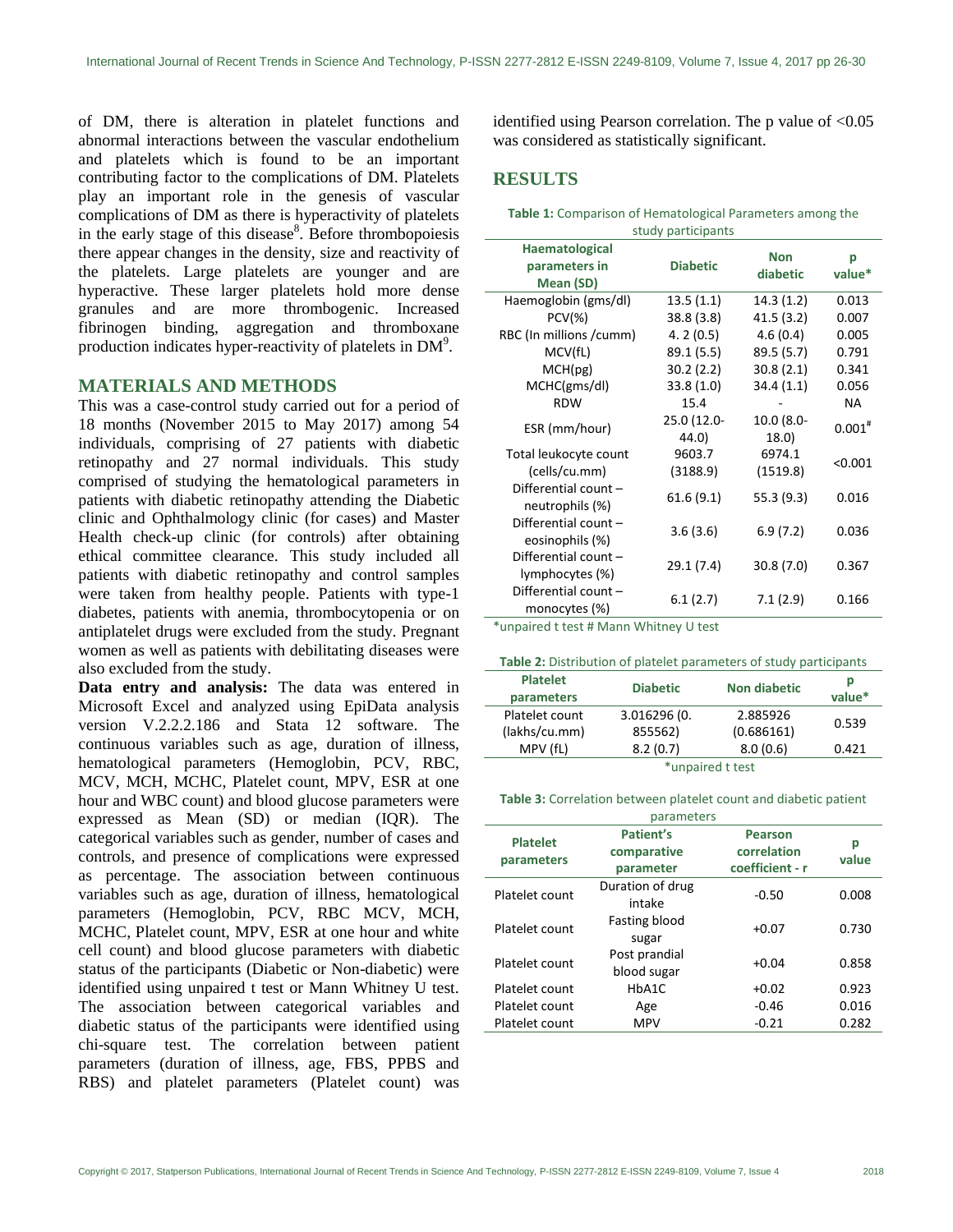| patient parameters            |                                       |                                                  |            |
|-------------------------------|---------------------------------------|--------------------------------------------------|------------|
| <b>Platelet</b><br>parameters | Patient's<br>comparative<br>parameter | <b>Pearson</b><br>correlation<br>coefficient - r | р<br>value |
| Platelet count                | Fasting blood<br>sugar                | $-0.23$                                          | 0.244      |
| Platelet count                | Post prandial<br>blood sugar          | $-0.15$                                          | 0.464      |
| Platelet count                | Random blood<br>sugar                 | $+0.17$                                          | 0.402      |
| Platelet count                | Age                                   | $-0.43$                                          | 0.027      |
| Platelet count                | <b>MPV</b>                            | $-0.36$                                          | 0.065      |

#### **Table 5:** Correlation between MPV and diabetic patient parameters

| parameters                    |                                       |                                                  |            |
|-------------------------------|---------------------------------------|--------------------------------------------------|------------|
| <b>Platelet</b><br>parameters | Patient's<br>comparative<br>parameter | <b>Pearson</b><br>correlation<br>coefficient - r | р<br>value |
| <b>MPV</b>                    | Fasting blood<br>sugar                | $-0.20$                                          | 0.325      |
| <b>MPV</b>                    | Post prandial<br>blood sugar          | $-0.14$                                          | 0.475      |
| <b>MPV</b>                    | HbA1C                                 | $-0.21$                                          | 0.286      |
| <b>MPV</b>                    | Duration of drug<br>intake            | $+0.17$                                          | 0.398      |
| <b>MPV</b>                    | Age                                   | $+0.30$                                          | 0.124      |
|                               |                                       |                                                  |            |

#### **Table 6:** Correlation between MPV and non-diabetic patient

| parameters                    |                                       |                                                  |            |
|-------------------------------|---------------------------------------|--------------------------------------------------|------------|
| <b>Platelet</b><br>parameters | Patient's<br>comparative<br>parameter | <b>Pearson</b><br>correlation<br>coefficient - r | р<br>value |
| <b>MPV</b>                    | Fasting blood<br>sugar                | $+0.16$                                          | 0.425      |
| <b>MPV</b>                    | Post prandial<br>blood sugar          | $+0.02$                                          | 0.928      |
| <b>MPV</b>                    | Random blood<br>sugar                 | $-0.07$                                          | 0.741      |
| <b>MPV</b>                    | Age                                   | $+0.09$                                          | 0.668      |



Figure 1: Peripheral smear study of a patient with diabetic retinopathy showing neutrophilia in oil immersion field



Figure 2: Peripheral smear study of a patient with diabetic retinopathy showing platelet clusters in oil immersion field



**Figure 3:** Fundus examination of a patient showing Proliferative Diabetic Retinopathy with neovascularization of optic disc



**Figure 4:** Fundus examination of a patient showing very severe Non-Proliferative Diabetic Retinopathy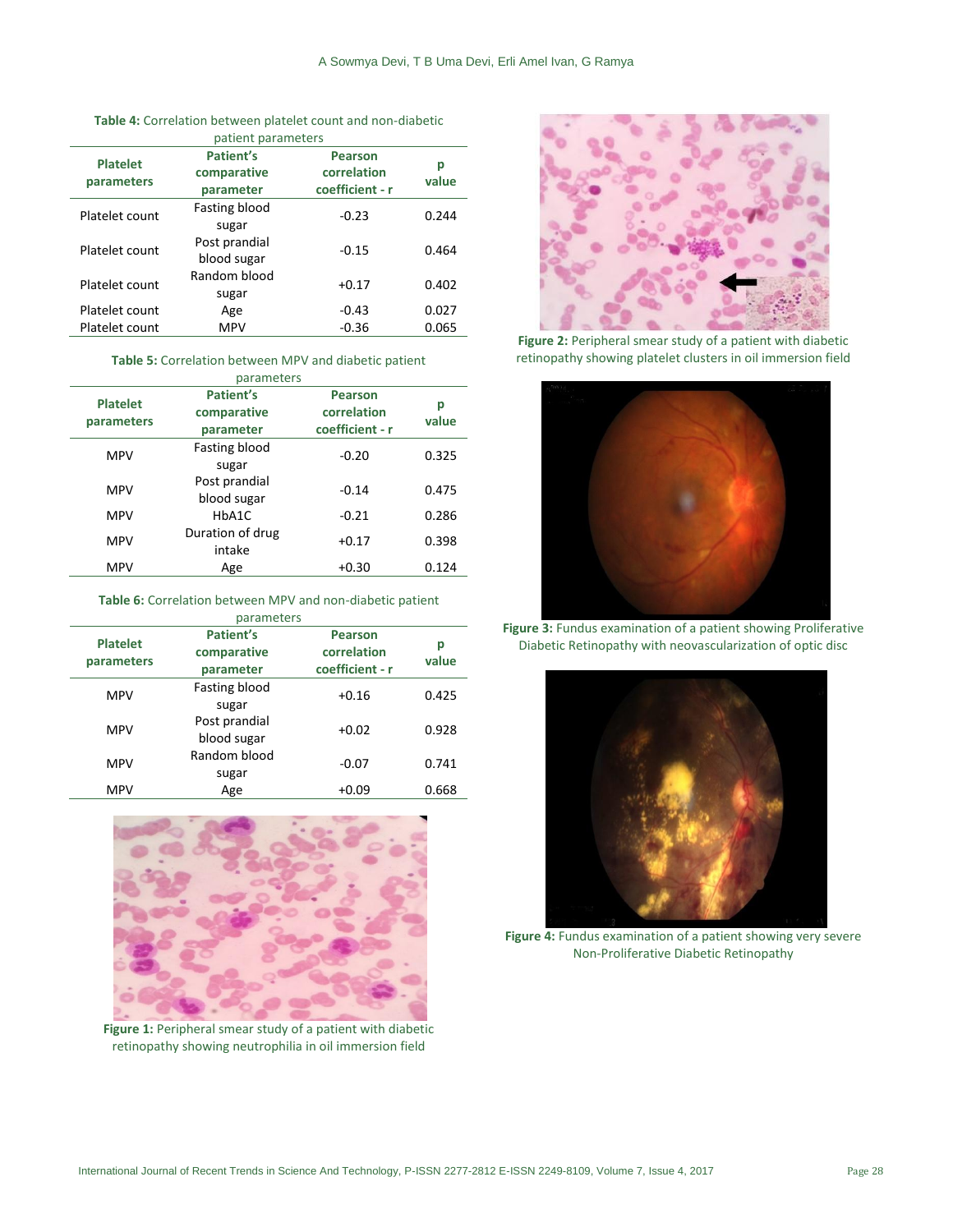

**Figure 5:** Fundus examination of a patient with showing Non-Proliferative Diabetic Retinopathy with exudates

# **DISCUSSION**

Among the 27 patients with DR, 22 were male and 5 were female; and among the 27 normal individuals included in the study, 16 were male and 11 were female. The mean age of patients with DR was 41.5years and normal individuals was  $57.2$ years (p value <0.001). Symptoms like blurring of vision, double vision and eye pain were found to be the commonest symptoms in this study. The mean duration of diabetes among the patients with DR was found to be 8 years. The patients with DR had a low normal hemoglobin level of 13.5 (+/- 1.1) gm/dl and hematocrit was reduced to 38.80 (+/- 3.8) %. The RBC count in patients with DR was  $4.2$  ( $+/-$  0.5) millions/ cu.mm, which also showed low normal value. The RDW (Red cell Distribution Width) was 15.4 in the patients with DR which appears to be increased. The ESR value in patients with DR was found to be increased i.e, 25 mm at 1 hour with a p value of 0.001. But hematological parameters like MCV, MCH and MCHC levels were found to be similar in patients with DR and normal individuals. The platelet parameters like platelet count and MPV were found to be similar in the patients with DR and the normal individuals. The Total leukocyte count was also near higher normal level among the patients with DR, with a mean value of 9603/cu.mm. The Differential leukocyte count in patients with DR showed mild neutrophilic preponderance. The mean  $HbA_{1C}$  values which indicates the glycemic control in patients with DR was found to be 7.5. The platelet count had a positive correlation with fasting blood sugar, postprandial blood sugar and  $HbA_{1C}$  in patients with DR. The MPV (Mean Platelet Volume) did not show any positive correlation with the glycemic parameters. The mean  $HbA_{1C}$  level was 7.5 +/- 1.1 which indicates poor glycemic control among the patients with DR. The renal parameters and lipid profile parameters did not show much variation among the patients with DR and normal individuals.

### **CONCLUSION**

The hemoglobin and hematocrit values were found to decrease in patients with DR indicating that they are more prone to anemia. The elevated total leukocyte count with neutrophilia indicated that these patients are likely to have secondary infections. The glycemic control was found to have positive correlation only with platelet count and not with MPV, which may be due to the regular treatment. Patients who had good glycemic control were found to have normal platelet parameters in this study. Therefore, for identification of vascular complications in patients with Type 2 diabetes, platelet parameters can be used only as an accessory tool but not as a single reliable marker. In depth studies are required to know the correlation between  $Hb_{A1C}$  and MPV. It is recommended that the hematological parameters should be analyzed along with glycemic index and fundus examination to look for retinal changes to rule out impending microvascular complication of diabetes mainly Diabetic Retinopathy.

# **REFERENCES**

- 1. Yau JW, Rogers SL, Kawasaki R, Lamoureux EL, Kowalski JW, Bek T, et al. Global prevalence and major risk factors of diabetic retinopathy. Diabetes care. 2012 Mar 1; 35(3):556-64.
- 2. Buch A, Kaur S, Nair R, Jain A. Platelet volume indices as predictive biomarkers for diabetic complications in Type 2 diabetic patients. Journal of laboratory physicians. 2017 Apr; 9(2):84.
- 3. Akinsegun A, Olusola DA, Sarah JO, Olajumoke O, Adewumi A, Majeed O et al. Mean Platelet Volume and Platelet counts in Type 2 Diabetes Mellitus on treatment and non-Diabetes mellitus controls in Lagos, Nigeria. PanAfrican Medical Journal. 2014 May.
- 4. Hasan Z, Hegde S, Uday i, JayaKumar NM, Anantharajaiah PH. Assessment of Mean Platelet Volume in Type 2 Diabetes Mellitus and Prediabetes. National Journal of Laboratory Medicine. 2016 Jul;5(3):54-57
- 5. Jabeen F, Fawwad A, Rizvi HA, Alvi F. Role of Platelet indices, glycemic control and hs-CRP in pathogenesis of vascular complications in type-2 diabetic patients. Pak J Med Sci. 2013; 29(1):152-6.
- 6. Demirtunc R, Duman D, Basar M, Bilgi M, Teomete M, Garip T. The relationship between glycemic control and platelet activity in Type 2 diabetes mellitus. J.Jdiacomp.2009 Jan;89-94.
- 7. Hamed NA. Alterations in Hematological Parameters: Could it be a Marker in Diabetes Mellitus. BAOJ Diabet. 2016; 2(009).
- 8. Meshram VG, Dongre UJ, Laharwani H, Laharwani P. Assessment of hematological parameters in diabetes. Ejpmr, 2015,2(4), 366-369
- 9. Al-Ali ZA. Some hematological and biochemical parameters in Type 2 diabetic patients Missan/Iraq. Int. J. Adv. Res. Biol. Sci. 2016; 3(4):30-4.